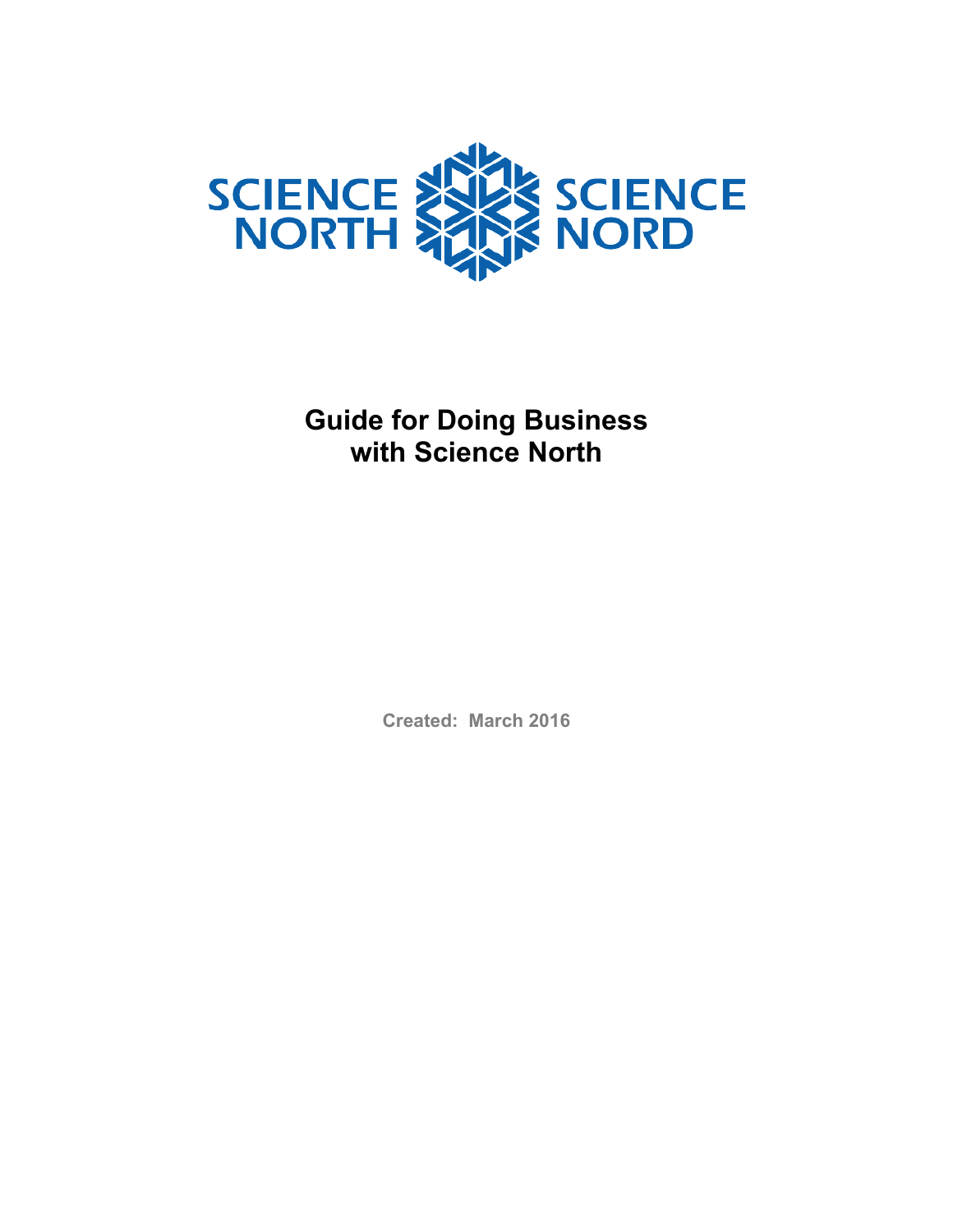# **DOING BUSINESS WITH SCIENCE NORTH**

# **Table of Contents**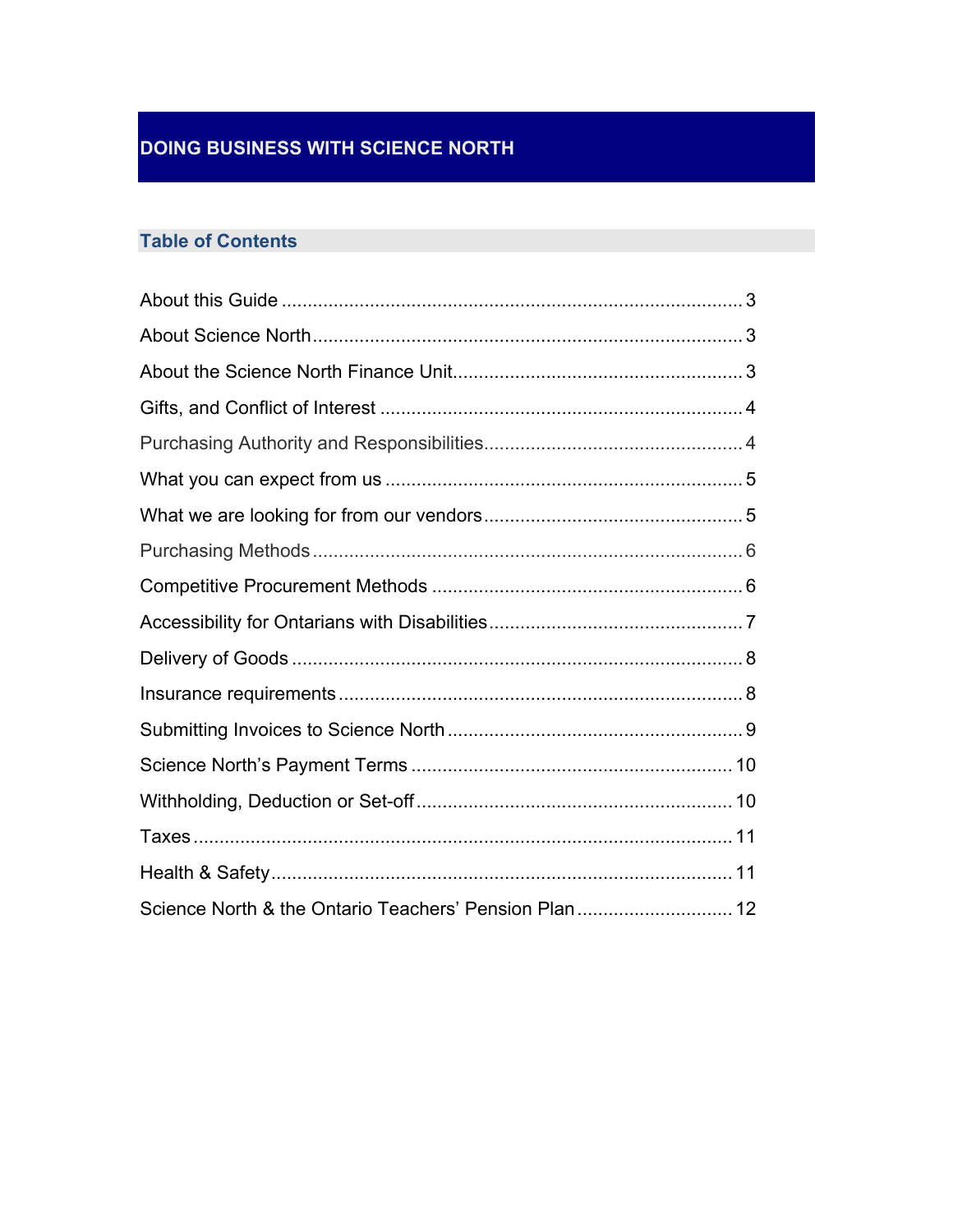# **About this guide**

The information contained in this document is for information purposes only and may be updated periodically. We encourage you to check this document periodically. This is not a legal document, nor is it intended to create any legal rights or interests or impose legal duties or obligations upon Science North.

This guide is designed as a reference tool to provide vendors with helpful information and tools, and to assist with questions you may have when doing business with Science North. Please take a few minutes to acquaint yourself with the information contained in it. While we have tried to provide as much information as possible, there may be questions left unanswered. We welcome you to contact us for assistance at finance@sciencenorth.ca.

The terms "Vendor", "Supplier", "Contractor" are used interchangeability throughout this guide; all refer to individuals or businesses providing goods or services to Science North.

# **About Science North**

For a complete description of our operations, activities, and programs click here.

# **About the Science North Finance Unit**

## *Responsibilities*

The Science North Finance Unit is responsible for all financial and central purchasing activities for the Centre. This includes accounts payable, accounts receivable, payroll, procurement and contracts, and financial reporting.

# *Location and Hours of Business*

The Science North Finance Unit is located on the 2<sup>nd</sup> floor of the main entrance building at 100 Ramsey Lake Road, Sudbury, Ontario. The finance unit is open during regular business hours from 9:00 am to 5:00 pm, Monday to Friday.

## *Contact details*

Phone: 705-522-3701 Ext 258 Accounts Payable

Ext 201 Procurement & Contracts

Fax: 705-522-4306

Email: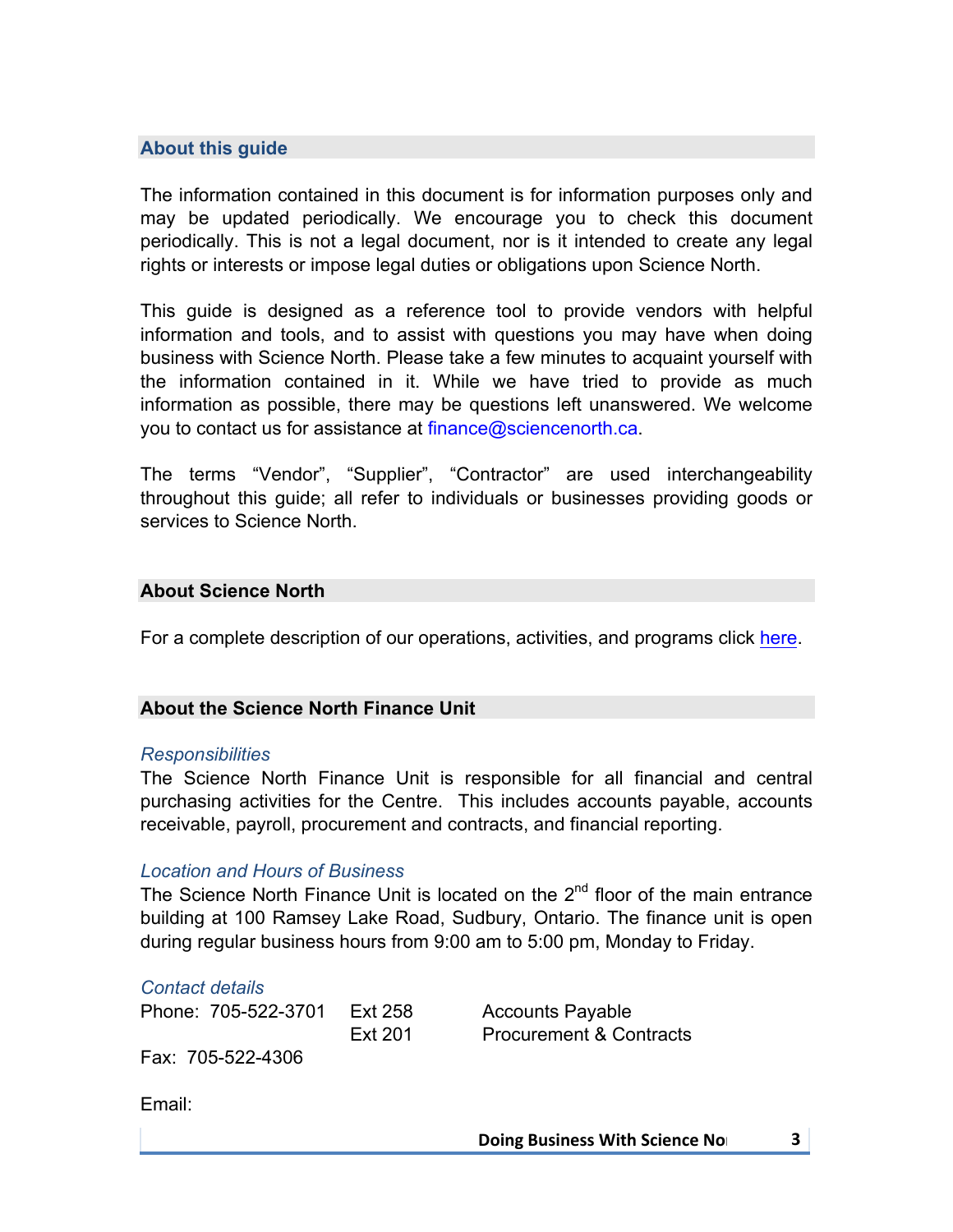For Accounts Payable & General finance@sciencenorth.ca For Procurement & Contracts pigozzo@sciencenorth.ca

## *Personal visits*

In order to provide you with the attention you deserve, we encourage you to call ahead and schedule an appointment.

## *Business Language*

When dealing with the Science North Finance Unit, all finance-related forms, documents, communications, and personal dealings are provided and/or conducted in English.

## **Gifts, and Conflict of Interest**

In accordance with Science North's conflict of interest policy, Science North staff may not accept gifts or remuneration of any kind in connection with any purchasing activity. Employees with a financial or other interest in goods or services which the Centre will purchase must disclose that interest and refrain from participating in the decision, contract, or purchase in any manner, and remove himself/herself from discussions that may give rise to a conflict of interest or may be seen as furthering another person's private interests.

## **Purchasing Authority and Responsibilities**

## **Contracts**

Vendors should note that only certain delegated staff of Science North have authority to execute a written contract.

## **Purchase Orders**

The Senior Manager of Finance or a designate has authority to sign/issue Purchase Orders.

## **Vendor's Sales Contract**

Science North does not generally sign standard contract forms which may be issued by Vendors. The delivery of a Science North Purchase Order or Contract with the valid signature of a Science North authority constitutes acceptance of the offer to sell and consummates the binding contractual agreement.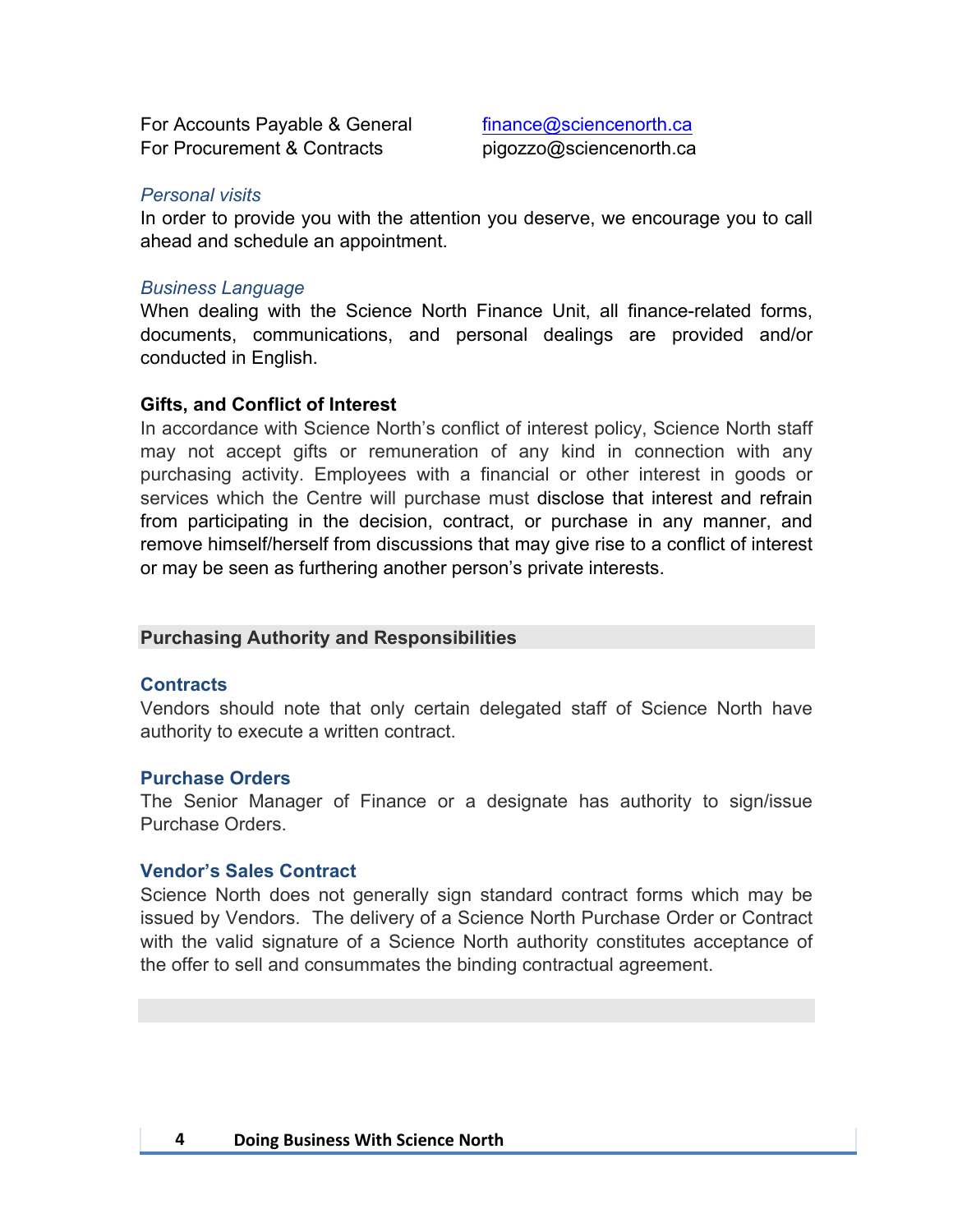## **What you can expect from us**

# *Confidentiality*

Science North will keep information received from vendors, including bid and proposal responses confidential. Any enquiries regarding a solicitation request should be directed to the Procurement & Contracts Officer.

## *Vendor access, transparency, and fairness*

Access for qualified vendors to compete for Science North's business will be open and the procurement process will be conducted in a fair and transparent manner, providing equal treatment to vendors.

# *Conflicts of Interest*

In keeping with Science North's Conflict of Interest Policy, our staff will strive to ensure that conflicts of interest, both real and perceived, are avoided during the procurement process and the ensuing contract.

# **What we are looking for from our vendors**

- $\checkmark$  Complete the Vendor Certification Form available at: http://sciencenorth.ca/about/corporate/vendors/vedorcertification/. This will ensure we have the appropriate information about you and/or your company in order to properly pay you.
- $\checkmark$  Understand Science North's standard Purchase Order Terms and Conditions which can be found at http://www.sciencenorth.ca/POtermsandconditions.
- $\checkmark$  Deliver goods and complete services in accordance with the specifications set out in Science North's Purchasing Documents. In the event of circumstances which would prevent the delivery of goods and completion of services as specified, the Vendor is asked to notify the Science North staff member identified on the Purchasing Document promptly. Any products delivered that do no meet the specifications will be returned to the Vendor at the Vendor's expense.
- $\checkmark$  Provide competitive pricing on the goods and services you sell.
- $\checkmark$  Provide prompt settlement of warranty actions.
- $\checkmark$  A willingness to work with us to help keep costs under control.
- $\checkmark$  Confidentiality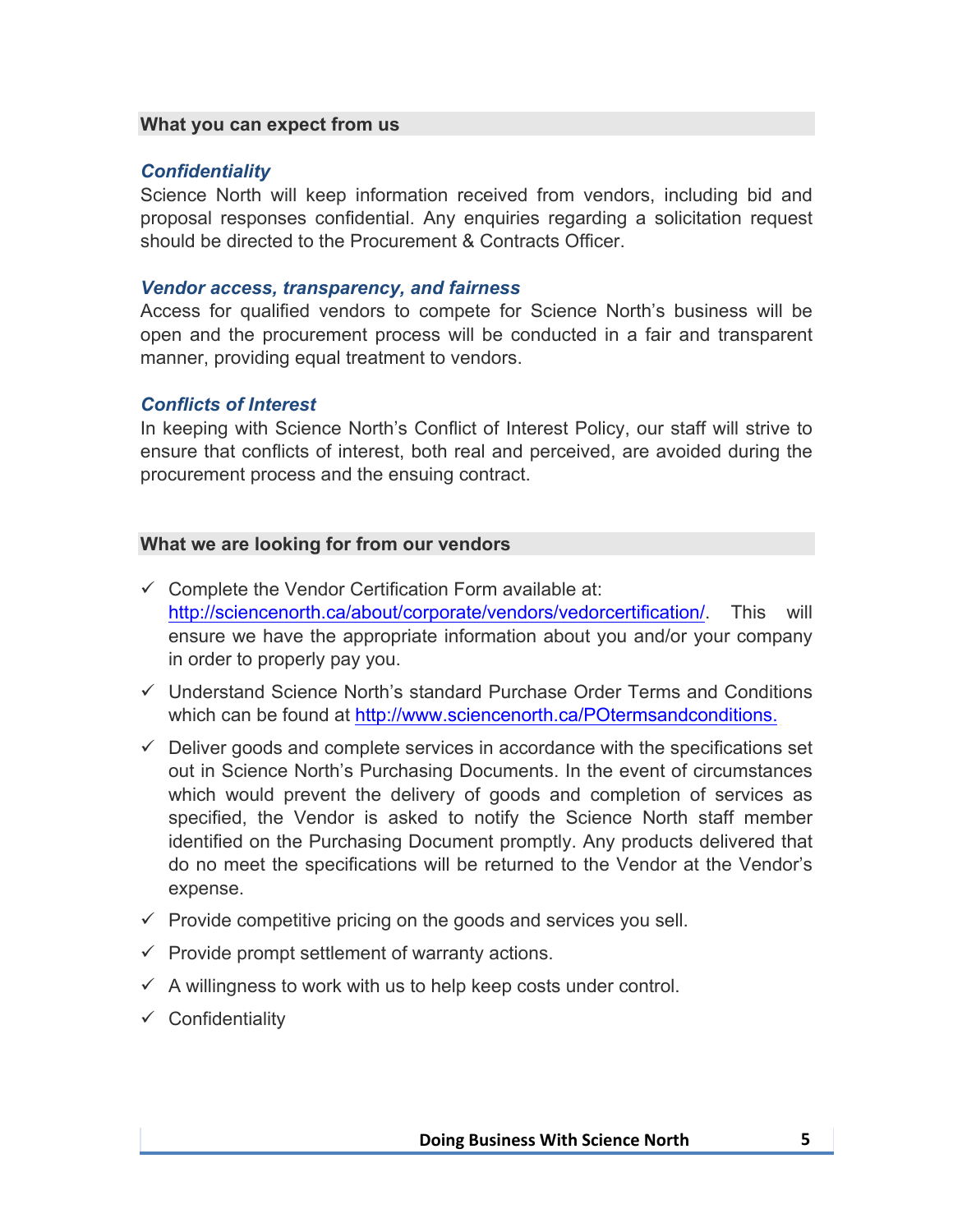## **Purchasing Methods**

No work may be initiated or goods supplied by a Vendor without the receipt of an authorizing document (Order Requisition, Purchase Order or contract – collectively referred to herein as "Purchasing Document(s)") from Science North. Any goods or services provided by a Vendor prior to receipt by the Vendor of a Science North Purchasing Document will be at the vendor's own risk. Exceptions may be made in the event of emergencies or extenuating circumstances.

## *Purchase Order and Order Requisition*

A Purchase Order or Order Requisition is used for straightforward purchases of goods and service, where the full terms of the arrangement can be clearly articulated on the purchasing document, and where there is no requirement for the supplier's signature to be obtained.

A Purchase Order is used for purchases over \$2,000. An Order Requisition is used for purchases under \$2,000.

## *Contract*

In situations other than straightforward purchases, or where special contract arrangements must be made, a formal contract will be issued by Science North. The contract must be signed by the Vendor and returned to Science North before payment is issued.

# **Competitive Procurement Methods**

# *Supplier sourcing methods*

Science North staff will use, to the extent possible or required, a competitive procurement process which includes a sufficient number of qualified arm's-length vendors providing pricing on the delivery of goods or services on unbiased requirements in fair and documented processes. A competitive process may be open or invitational.

## *For procurement of goods and non-consulting services*

- a. Purchases estimated to be less than \$2,000 do not require competitive quotations;
- b. Purchases estimated to be between \$2,000 and \$10,000 require three (3) documented quotations;
- c. Purchases estimated to be between \$10,000 and \$50,000 require a invitational competitive Request for Quotation or Proposals with written responses;
- d. Purchases estimated to be over \$50,000 require an open competition, either:
	- **6 Doing Business With Science North**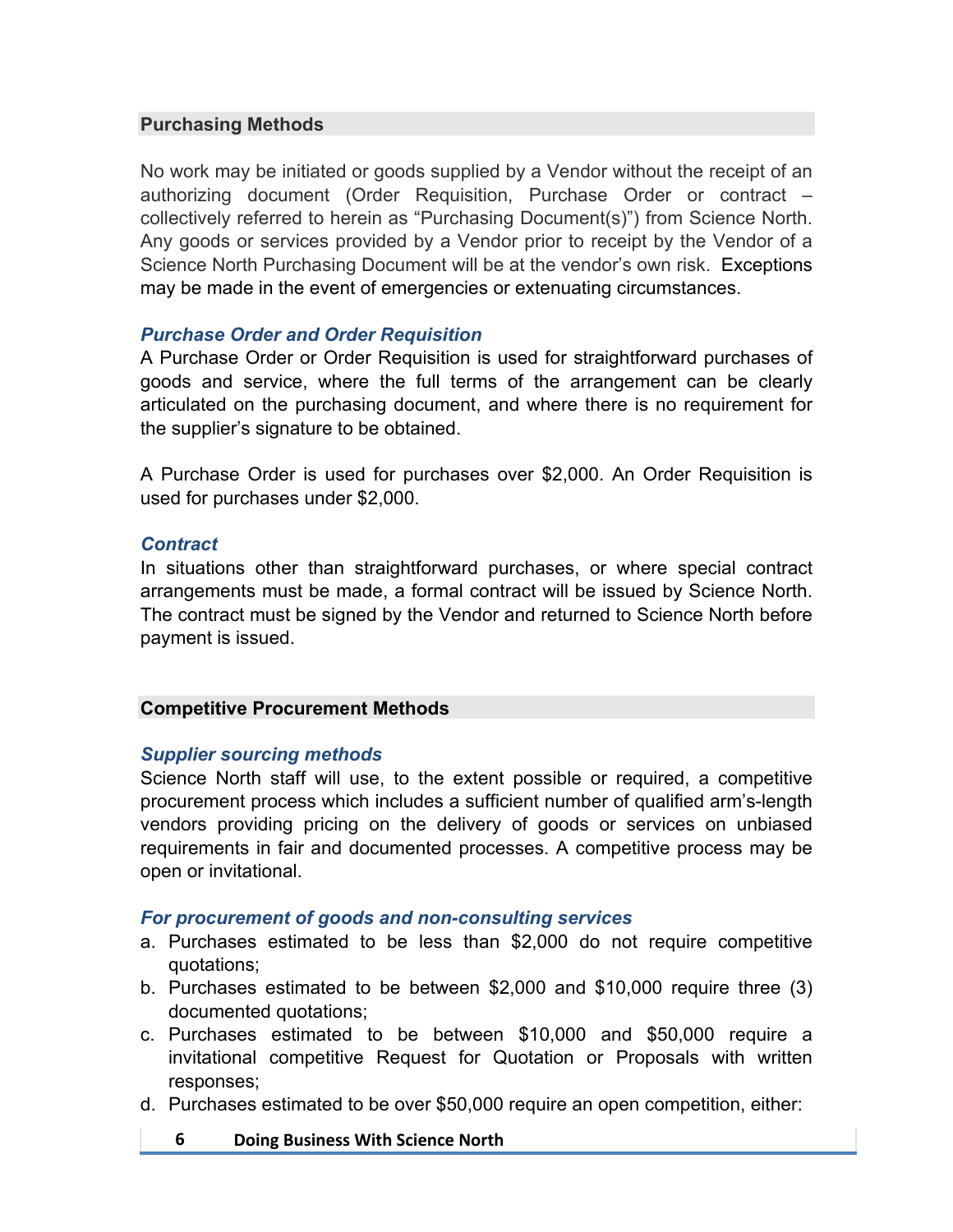- o Public tender for construction contracts
- $\circ$  Request for Quotation (when goods/services can be defined within definite specifications)
- o Request for Proposals (where price is not the only consideration and where the product or service is evaluated against a number of other particular requirements).

## *For procurement of consulting services*

Procurement of consulting services must utilize a competitive procurement process, irrespective of the value of the service, with the following limits:

- $\circ$  For purchases estimated to be less than \$100,000, an invitational competitive procurement process may be used with a minimum of three (3) qualified vendors invited to submit pricing proposals;
- $\circ$  For purchases estimated to be over \$100,000, an open competitive procurement process may be used by posting requirements on a public bulletin board such as MERX, Biddingo or similar.

## **Accessibility for Ontarians With Disabilities**

Science North is committed to the principles and regulations of the Accessibility for Ontarians with Disabilities Act ("AODA") and strives to ensure people of all abilities have the opportunity to participate fully in everyday life.

## *Procurement of accessible goods, services and facilities*

The Supplier must be capable to recommend and deliver, as appropriate for the procurement, accessible and inclusive goods, services and/or facilities consistent with the Ontario Human Rights Code (OHRC), the *Ontarians with Disabilities Act, 2001* (ODA) and *Accessibility for Ontarians with Disabilities Act, 2005* (AODA) and its regulations in order to achieve accessibility for Ontarians with disabilities.

In accordance with Ontario Regulations 429-07 and 191-11 made under the *AODA* 2005 (the Accessibility Standards for Customer Service and Integrated Accessibility Standards, respectively), Science North has established policies, practices and procedures governing the provision of its goods and services to persons with disabilities. The Supplier is required to comply with Science North's accessibility standards, policies, practices, and procedures, which may be in effect at the time of the procurement and which apply to the goods, services and/or facilities to be provided by the Supplier.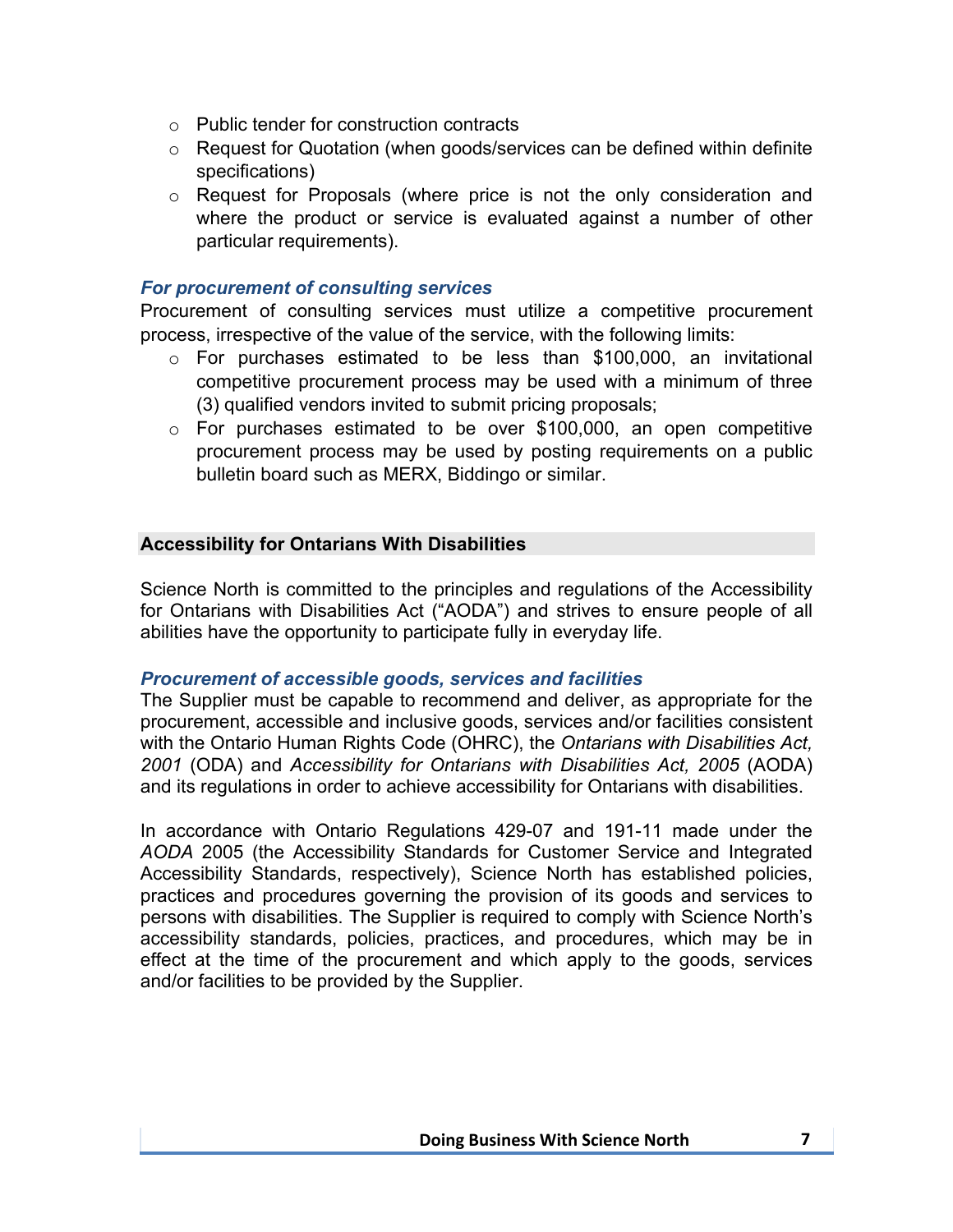## *Third Party Service Providers – required training under the Accessibility Standards for Customer Service regulation (429/07)*

In accordance with section 6.0 of the Accessibility Standards for Customer Service (429/07) made under the AODA, any third party service provider providing services on behalf of Science North will ensure its staff working for Science North receive training on the provision of its goods or services to persons with disabilities. Prior to commencement of services or delivery of goods to Science North, the service provider will provide evidence that its staff have been duly trained in accordance with all AODA requirements by submitting the certification document entitled "CERTIFICATION OF AODA REQUIRED CUSTOMER SERVICE TRAINING".

# **Delivery of goods**

Vendors should deliver goods or services according to the terms of the Purchasing Document. Under normal circumstances Vendors should not make delivery before the receipt of a valid Purchasing Document.

Vendors who deliver without first receiving a valid Purchasing Document run the risk that they will not be paid or that payment will be delayed.

Unless stipulated otherwise in the Purchasing Document, all goods should be delivered to the main receiving area located behind the IMAX® Theatre, to the door marked "DELIVERIES". To ensure the appropriate transfer of goods, all deliveries must be signed for by Science North.

**Receiving hours are 9:00 am to 4:00 pm. Monday-Friday**. Except holidays and statutory days.

Vendors must include with the delivery of goods a packing slip that contains the specific information referenced on the Purchasing Document.

Vendors are to deliver each order FOB unless other arrangements have been agreed to and are noted in the Purchasing Document.

Unless indicated otherwise in the Purchasing Document, Science North's policy concerning ownership of goods in transit is to have all goods FOB delivered to site at Science North or Dynamic Earth, as the case may be.

## **Insurance Requirements**

Science North requires Vendors (Contractors) performing work on Science North property to carry adequate insurance coverage. The coverage stated in this

## **8 Doing Business With Science North**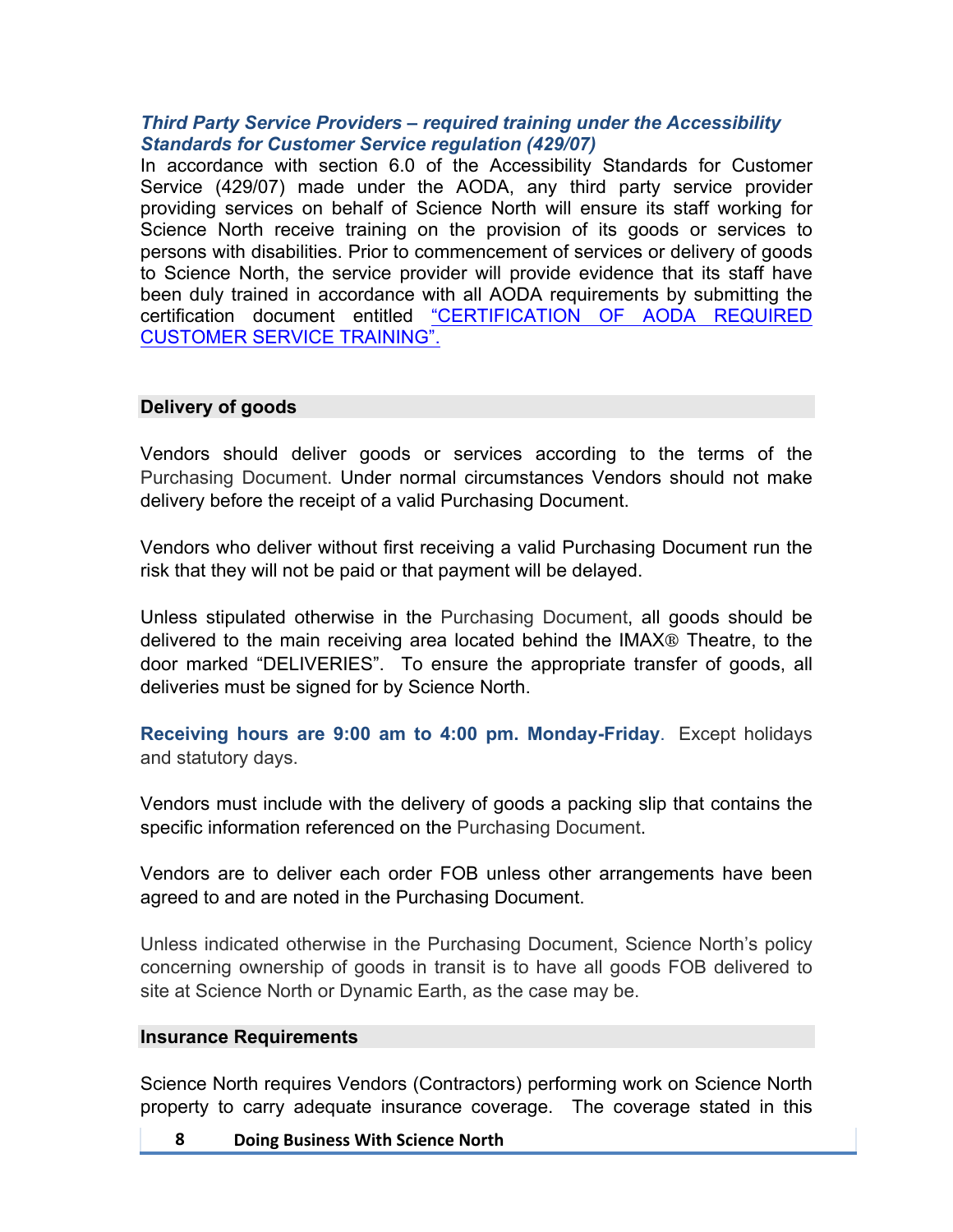document is the minimum requirement, unless lower coverage limits are preapproved by Science North in writing:

- a) Commercial General Liability insurance on an "occurrence basis" with limits of liability not less than \$2,000,000 per occurrence and/or aggregate combined limit of \$2,000,000. Coverage shall include the following: (i) contractual liability; (ii) products and completed operations; (iii) Independent Contractors Coverage; (iv) Broad Form Property Damage; (v) Waiver of subrogation in favour of Science North; (vi) employees as additional insured; (vii) cross liability clause; and (viii) all non-owned automobile liability.
- b) Automobile Liability Insurance, with limits of liability of not less than \$2,000,000 per occurrence. Bodily Injury and Property Damage Coverage shall include all owned vehicles, and all hired vehicles.
- c) Workers' Safety Insurance Board coverage in accordance with all applicable Statutes of the Province of Ontario.
- d) Professional Liability Insurance on an "Occurrence Basis" with limits not less than \$5 million per occurrence and/or aggregate combined limit \$5 million coverage. Note: Professional liability insurance coverage is required for professionals (with professional designations) only.

Depending on the nature and scope of the work to be performed, Science North may require Contractors to provide higher insurance coverage limits and the need for such higher limits will be included in the Purchasing Document.

# **Submitting Invoices to Science North**

Vendors should submit an invoice for payment directly to the Science North Accounts Payable unit following the delivery of the goods or when service has been completed. If applicable, a Science North Purchase Order number must appear on your invoice.

An invoice is required before any payment is issued. DO NOT send invoices to any other person/unit at Science North. Doing so may cause a delay in processing payment to you.

Original invoices may be sent via: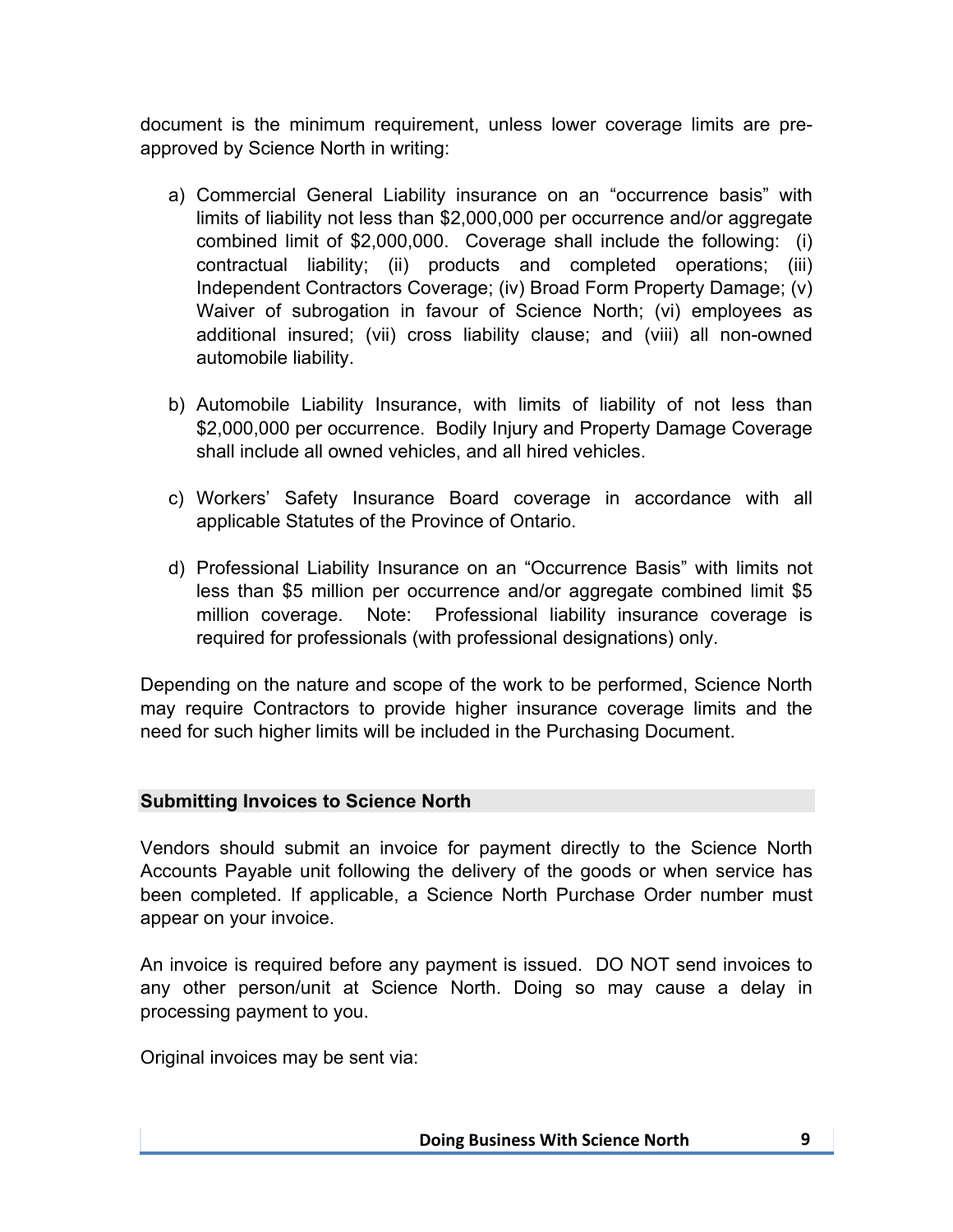mail to: **Accounts Payable** Science North 100 Ramsey Lake Road, Sudbury, ON P3E 5S9

electronically to: finance@sciencenorth.ca

## **Science North's Payment Terms**

Science North's standard payment terms are net 30 days from receipt of invoice, unless otherwise agreed to in the Purchasing Document. It is the vendor's responsibility to submit an invoice for payment, including an invoice for any travel and/or deposits, as set out in the Purchasing Document.

Return signed contracts. If the service or product you are supplying is governed by a contract, ensure you returned a final signed copy of that contract to Science North (attn: Procurement & Contracts Officer). Payment will not be issued without it. A faxed or electronic copy of the contract is acceptable to begin the payment process (ie. deposit/advance, if applicable), but the original signed version must be received at Science North before any final payment is made.

Submit proper expense documentation. Where reimbursement of expenses are specifically allowed for in the contract or purchase order, they will be reimbursed to the Vendor at cost, and must be pre-approved, reasonable, actual, out-ofpocket expenses properly incurred in connection with the performance of the services. Expenses must comply with Science North's procurement, travel and hospitality policies as updated from time to time. Rates will not exceed the maximums established under Science North's policy. Please submit invoices detailing such expenses along with detailed receipts with the invoice(s).

Expenses which cannot be reimbursed. Science North will not reimburse Contractors (including consultants) for any hospitality, incidental or food expenses including: meals, snacks and beverages, gratuities, laundry or dry cleaning, valet services, dependent care, home management, and personal telephone calls.

Payments via Electronic Funds Transfer ("EFT"). Science North strongly encourages Vendors to complete the attached EFT document and provide a void cheque or direct deposit information in order to receive payments electronically. The EFT has the benefit of ensuring (i) the Vendor receives quicker payment; and (ii) the elimination of lost cheques through the postal system.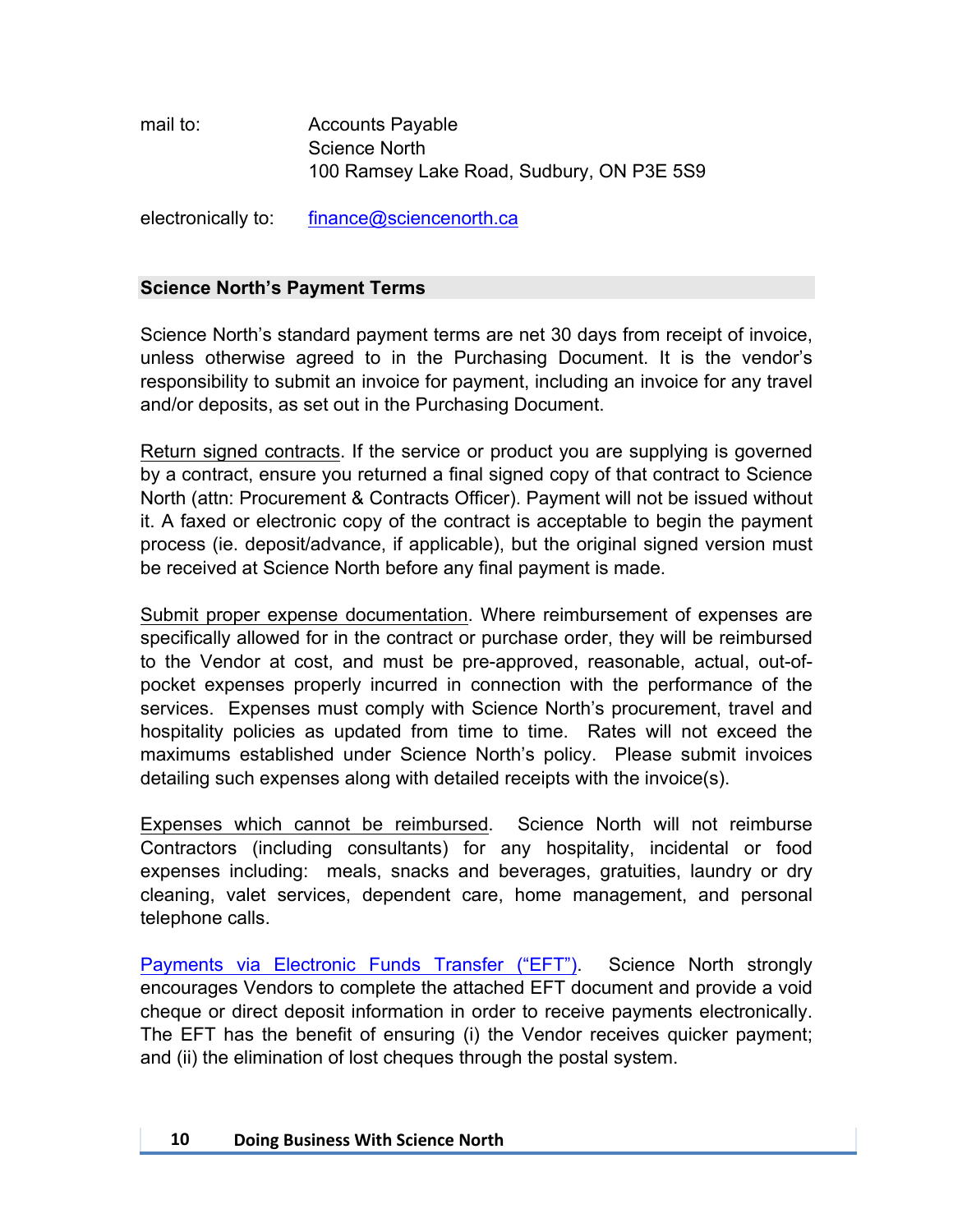# **Withholding, Deduction or Set-off**

Science North may, at its discretion, withhold or deduct any amount from, or setoff amounts owed by Science North to the Vendor against, any amounts invoiced by Science North to the Vendor.

## **Taxes**

**HST**: Science North pays the HST on all purchases. Vendors are to include the appropriate HST amount on its invoice to Science North.

**Non-Resident Service Providers:** If any legislation authorizes the Vendor to provide its services or supply its product pursuant to a Purchase Order or contract without payment of any taxes, the Vendor agrees to supply Science North with evidence of such authorization.

**Non-Resident Withholding Tax:** Unless an acceptable waiver is provided by the Vendor, Science North shall withhold tax on payments to non-residents, as required by law, for such things as, but not limited to:

- **A.** Services provided or work performed in Canada by a non-resident of Canada. If the Vendor invoices for services performed both inside and outside Canada, the invoice should identify the value of services provided in Canada, otherwise Science North will withhold the non-resident tax on the entire amount of the invoice.
- **B.** Income earned in Canada by a non-resident of Canada for certain rents, royalties and similar income.

In all cases, it is the Vendor's responsibility to obtain and submit to Science North the appropriate tax waiver. Waiver applications may be obtained directly from the Canada Revenue Agency at http://www.cra-arc.gc.ca/menu-eng.html

# **Health & Safety**

Science North is committed to ensuring that all Contractors working on our premises are provided with a safe working environment and that they work in ways that maintain that safe working environment. Contractors shall deal directly with Science North, the project manager or a representative designated by Science North.

Contractors must provide and maintain a safe working environment in which people are not exposed to hazards from work being undertaken on Science